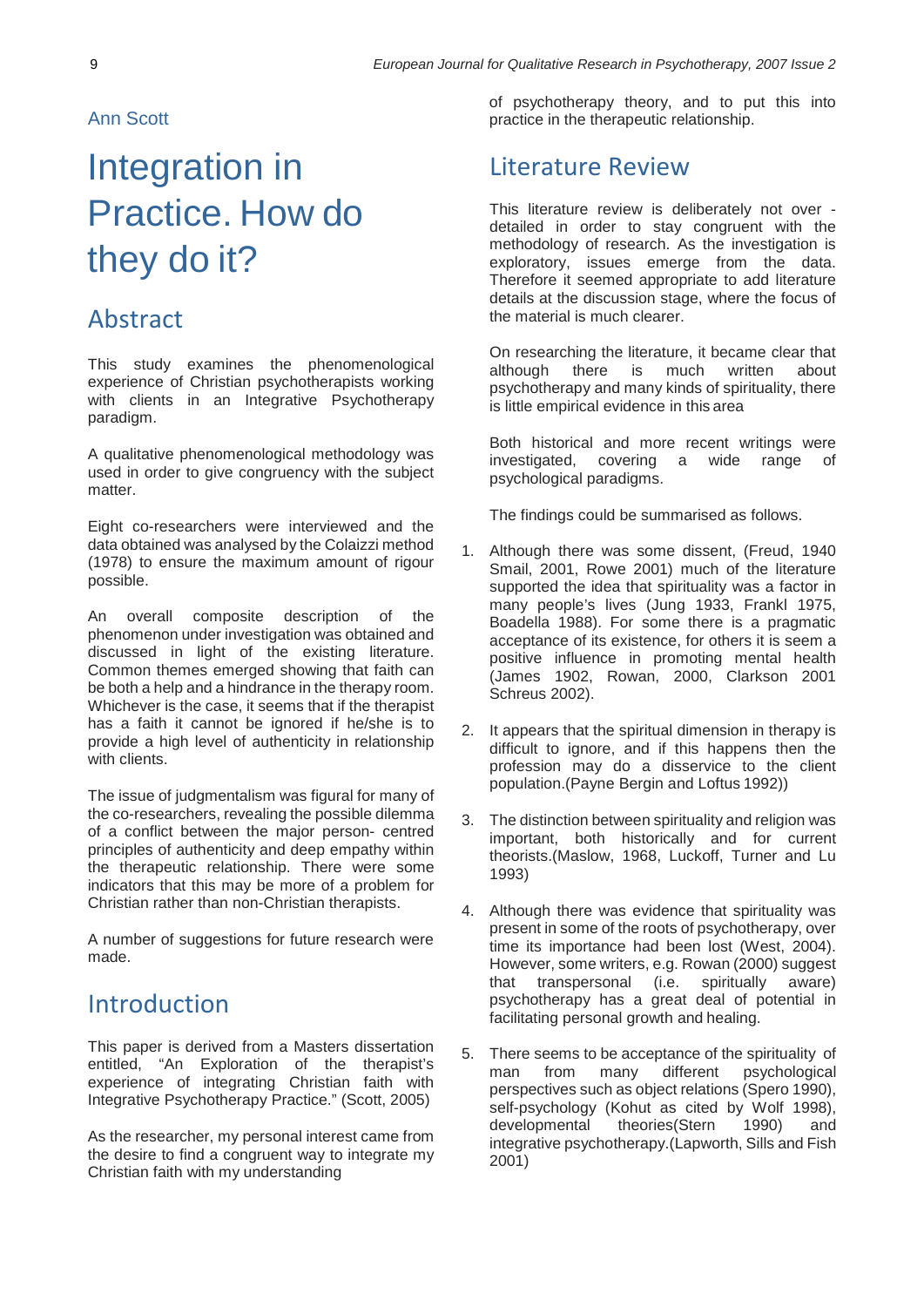6. There is wide variation on views of 'the self', both<br>within each broad perspective perspective ;psychological(Freud 1940, Rogers 1967, Wolf 1998) and Christian (Hammond 1986, Hession 1952), and also been them

Although the lack of phenomenological evidence characterised the findings of this literature research example of one such study was<br>n.(1998). He interviewed five well-Sulivan, (1998). established psychotherapists of various spiritual positions and found that spirituality had a major influence on their motivation for clinical work. It affected the way they viewed the human individual but that it also allowed them to respect the spiritual views of the client. Spirituality served them as a resource for compassion, attunement and presence with each client and all found prayer or meditation helpful to themselves. Although none actually prayed with clients, some explored the subject area if the client introduced it.

This research was structured to follow up on Sullivan's work, attempting to tighten up the parameters in order to gain more clarity. A slightly larger sample group (eight) was used, all of whom professed a Christian faith. As my particular interest is in integrative psychotherapy all were either trained as integrative psychotherapist or actively integrated two or more theoretical perspectives a as a matter of course in their clinical work.

Particular attention was paid to:

- $\Box$  The motivation of the therapist
- $\Box$  The resources available to them
- $\Box$  The model of the person held by each therapist and how their integration wasbuilt
- □ Negative effects of faith on practice.

The formal research question was, "What is the therapist's experience of integrating Christian faith with psychotherapy practice?"

# Methodology

A qualitative methodology was chosen in an attempt to be congruent with the content of the investigation. In order to echo the integration of the different elements of the self, which is where the research question is centred, it seemed appropriate to proceed in an expansive and inclusive way, rather than categorise and reduce data as any quantitative methodology would inevitably demand (McLeod 2001).

The aim of the study was to 'get inside the experience' of a group of therapist. Therefore phenomenological enquiry was chosen. Also as spiritual matters are by their very essence existential; it made sense to use a methodology that emphasised meanings (Moustakas).

It was recognised at the outset that the 'bracketing off' of my own material would perhaps become problematic, simply because in order to sustain such a research project, I needed to be passionate about it. Therefore safeguards were put in place to limit my effect on the research process.

These were:

- $\Box$  An attempt at full transparency on my part
- □ Recording self reflections throughout the process.
- D Opportunity for co-researchers to comment on their material at three different stages during the analysis
- $\square$  Discussion of how my own thoughts may have affected the research.

# Co-Researchers

There were eight co-researchers, five men and three women, all of Christian faith of more than two years standing (self defined). All worked integratively, using at least two theoretical perspectives to inform their therapy practice.

They were recruited from personal contacts, from SPTI, Nottingham, Oxford University and via the BACP journal.

# Procedure

Semi structured interviews of approximately one hour duration were conducted, using the Sullivan Study as a basis for the questions asked. These covered

- $\Box$  Theoretical psychotherapy background
- □ Christian background
- $\Box$  Perceived affect of faith on practice

At the end of each I recorded my thought and feelings in order to aid self-awareness and emphasise the need to maximise 'epoche'. (ibid)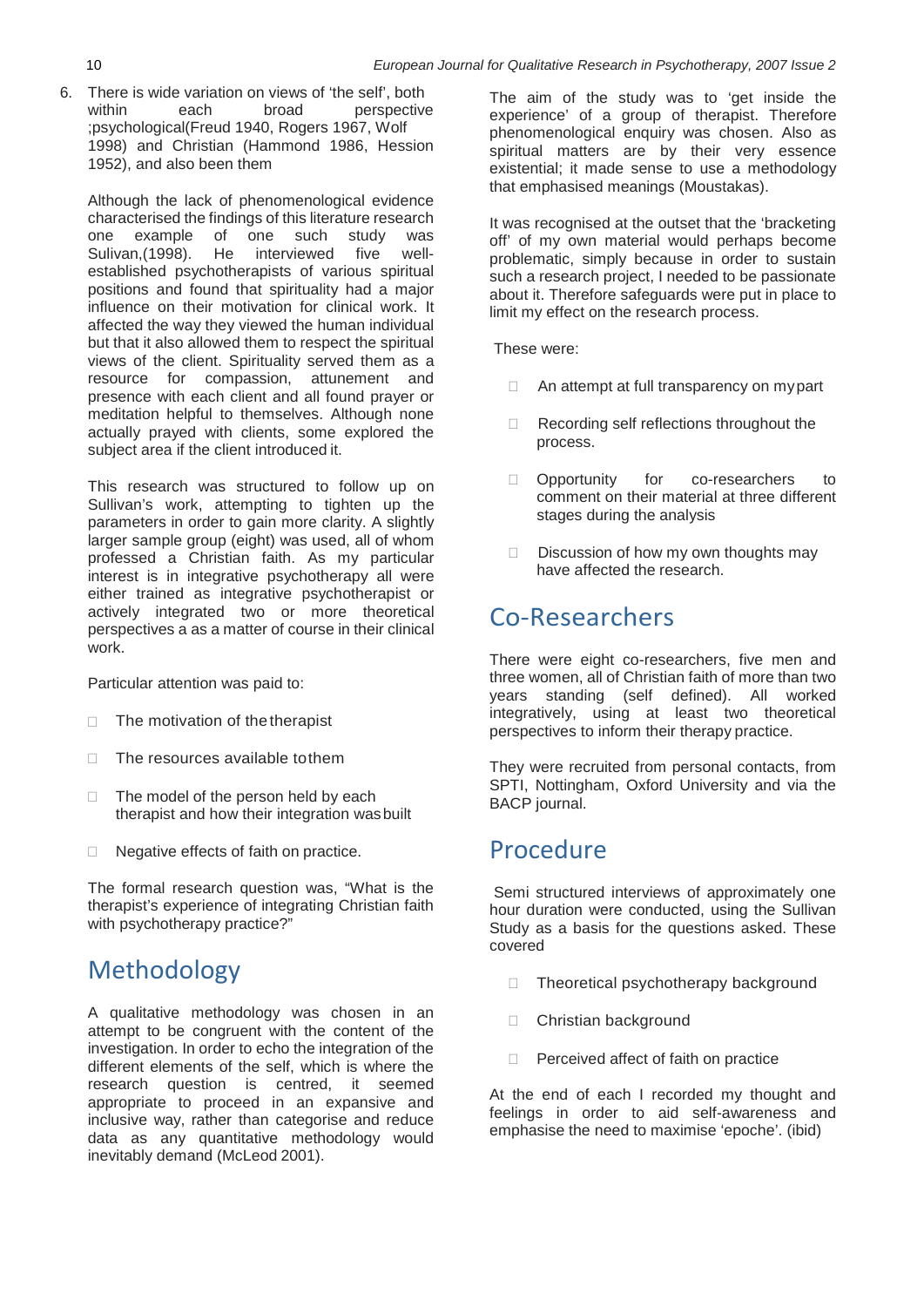### Ethical Considerations

The ethical principles adhered to throughout the investigation were identical to those a therapist is expected to hold towards their clients, again showing congruency between therapy and this research process, i.e. benefice, non-maleficence, autonomy and fidelity.(Bond 1993)

Care was taken to ensure that all co-researchers had adequate confidentiality, support, control of their own material and choice in the level of their involvement.

### Data Analysis

The Analysis of the material followed the Colaizzi (1978) procedure, as cited in Moustakas, 1994, with some variation to allow for co-researcher comments. This included:-

- □ Raw transcripts sent to individual coresearchers for comment and verification
- □ Horizonalisation of statementsmade.
- □ Reduction, removing duplicate and irrelevant material producing a summary of the interview material
- □ Summary sent to individual co-researchers for comment and verification
- Reduced texts inductively coded to produce clusters of like material and then main themes for each co-researcher. These were checked against the raw transcripts to ensure continuity of meaning.
- **Textural description production, asking the** question, "What is it like to be in the experience of this person?"
- $\Box$  Structural description production, asking, "What are the main themes and meanings made by this co-researcher?"
- □ Both Structural and Textural descriptions were checked against transcripts
- $\Box$  Composite description production, combining texture and structure.
- Composite descriptions checked against transcripts, then sent to co-researchers for comment and verification.
- An overall composite description was constructed combining all individual descriptions.

### Findings and Discussion

The main themes that emerged from the analysis of the data were in line with the literature on the subject. As would be expected from Integrative Psychotherapists, the topics of Integration and Relationship were the two given most attention by the co-researchers. All were clear that their faith could both help and hinder their practice in a variety of ways.

#### Integration and Congruency

There is debate in the literature as to whether the spiritual aspect of the self should be integrated into psychotherapy, or kept separate as suggested by Smail, (2001), or is totally irrelevant(Thorne,1997).

What is clear from these findings is that for these co-researchers, spirituality exists, in line with transpersonal psychotherapists (for example: Maslow, 1968, Daniels, 2001). and in disagreement with Rowe (2001) who would see there being nothing of reality beyond the self. All co-researchers in this study agree that faith an integral part of the person, e.g. "Faith is probably the most significant influence in my life" and therefore cannot be factored out of the equation, in line with Clarkson (2002). "If I am myself as truly as I can be, in whatever encounter or relationship, this I that meets the other is the wholest person I can be."

Thus if they are to be available for contact to the client, which Perls Heffaline and Goodman (1953 ) see as a crucial healing factor, then they cannot split off their spirituality and 'leave it outside the room', "It doesn't come as a separate factor. It is interwoven in the complete set up of who I am". In fact if they did they would be modelling a pathological way of being. If clients are aware of their own spirituality, then it seems important to accept this as part of the whole person and not ask them to put it aside as they enter the therapy room (Payne, Bergin and Loftus, 1992).One coresearcher expresses this as: - "I try to look at people as a whole…"Was that was the Almighty or that was psychotherapy?' actually it strikes me as being a bit of a false boundary.

Acceptance is much more likely from a therapist who recognizes his/her own spiritual dimension. It is evident that all the co-researchers are able to do this, finding easy common ground with their clients at the beginning of the therapeutic relationship. This understanding of the cultural and religious framework is recognized as important by a number of writers (e.g. Calestro, 1972; Schreus, 2002).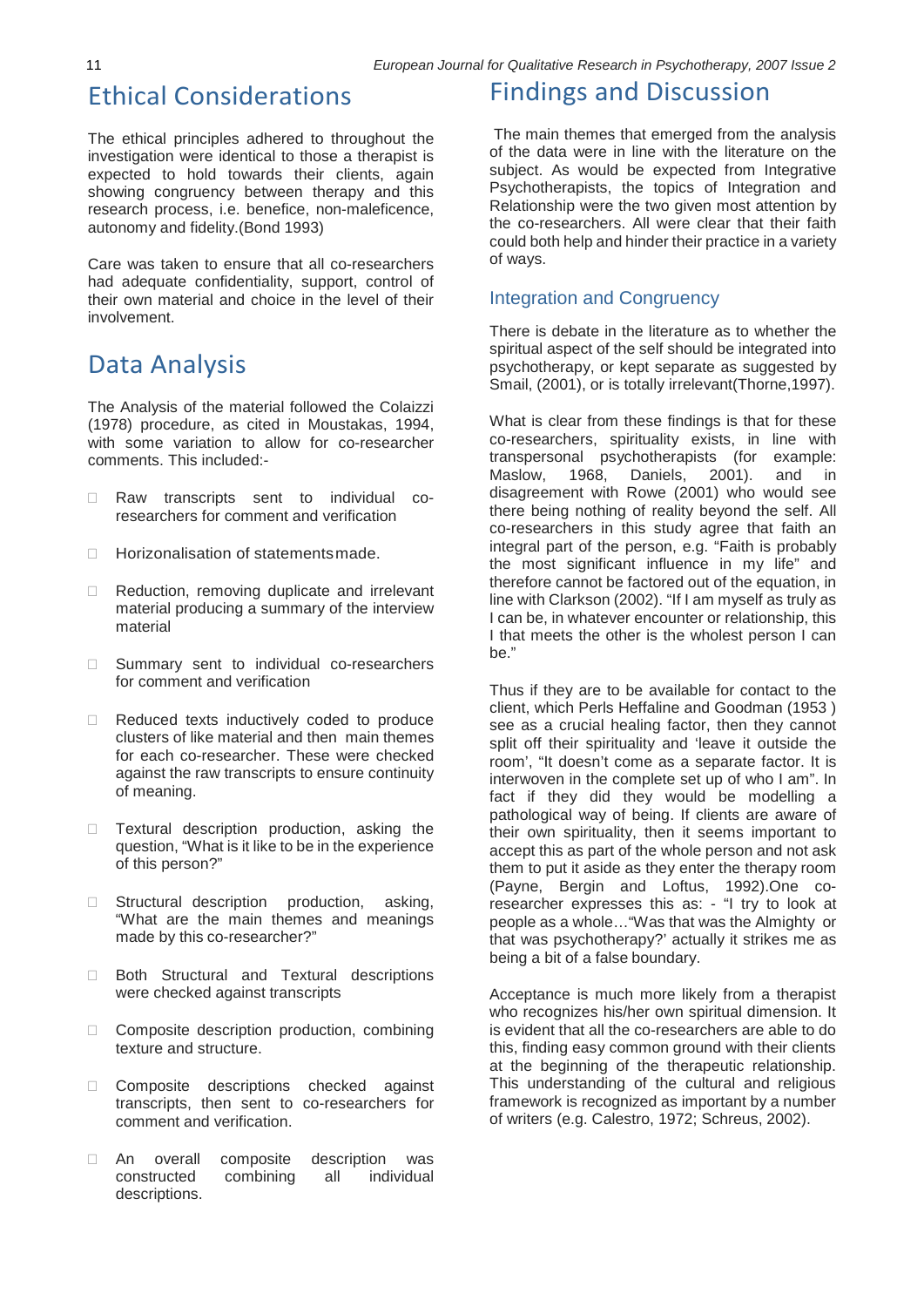Motivation too shows a considerable degree of integration. All the co-researchers stated that faith was either always there in the background affecting all decisions, including the one to enter psychotherapy, or were quite clear that it was particularly instrumental in this. "I wanted to do something that was consistent with my principles and my personality too." For some it is the most significant reason, even a divine calling, "…but I also believe always in a calling, that I was following a path."

Many saw parallels between therapy and faith, "(Liturgy) creates the same kind of space as a therapy session does, within which, things get worked through." Although for many of them, their faith was not overt in the therapy room, it was an integral part of how they viewed the individual and therefore how they worked. "The more committed we are to becoming more human, we are growing into divinity."

It seems that these Christian psychotherapists are offering a rare service (Spero, 1990) as the literature shows that there is a shortage of psychotherapists who are willing to deal with spiritual issues (Shafranke and Gorsuch, 1984). They therefore make a specific, valuable contribution to mental health (Luckoff, Turner and Lu, 1993).

There was evidence that the co-researchers see psychotherapy in a similar way to those in the Sullivan study (Sullivan, 1998). For all of them, spirituality (in this study, Christianity) appears to be an integral part of the way they understand themselves. This may be expressed in a variety of ways. It is their spirituality, rather than their religious tradition that helps them be available for clients.

#### Relationship

From many theorists, relationship is seen as key in the initial development of the individual, and in the later reparation of a sense of self, in the therapeutic encounter. For example, Rogers says that autonomy and growth in the individual is enabled by relationship with a significant other (Rogers, 1967). Kohut notes that it is both developmental and relational factors that build the individual (Kohut in Wolf, 1998).

All the co-researchers concur with this, "Relationship with self and relationship with 'other' is important, is critical," However; they base their understanding and experience of relationship around their faith. "We as individuals are made for relationship and that includes relationship with God," and "Just as Jesus came alongside us in the incarnation, so we get alongside other people and do the best we can." Here they are in line with Boadella, who says that the heart of spirituality is

compassion (Boadella, 1998), which inevitably helps them provide the optimum conditions for the client's healing and grow. Sullivan agrees here, noting that faith was a resource for attunement, compassion and presence for the therapists (Sullivan, 1998). Many other writers build their reparation relationship, for example, Stern, 1998; Winnicott, 1964; Bowlby, 1953. This reparation, as one coresearcher puts it, "Redemption is always possible" has its echoes in the Christian faith.

The potential for an I-Thou relationship (Buber, 1931) is interesting as there is disagreement within the co-researchers as to whether or not this is possible. "I actually believe in the Holy Spirit being the 'and' in 'I and Thou', the intermediary. versus, "I strongly believe you cannot have and I- Thou relationship because of the power imbalance that is always there. Buber was talking about a transcendent relationship with the Almighty."

However, most comment on the inherent inequality of the therapeutic relationship. "I am conscious that I do carry a lot of power because the person comes to me thinking I am the expert." and the desire to not manipulate and to give power back to the client as soon as they can. "If you get it right, all you do as it were is to say with Martin Buber, 'I am another human being' and immediately you triangulate to something larger than yourself. There is an authority in the room, but not yours. The other person is empowered. This could be seen as an acknowledgement that initially the power balance lies with the therapist, but that a movement towards dialogic interaction is desirable and show progress through the therapy process.( Clarkson, 1993).

#### Faith as resource

For all of the co-researchers, faith is a resource for them in their work. "It (faith) is something I find very inspiring."

It tends to improve levels of empathy. This is expressed in a variety of ways, for example having an increased level of tolerance and patience with difficult clients because they are looking for 'the divine spark' or 'the face of God revealed to me'. This echoes Spero's claim that it is only with the spiritual dimension that we can offer profound levels of empathy (Spero, 1990).

It can reduce the risk of being judgmental if one has an 'extra' level of respect for each person because they see something of God in the client. "It makes me a lot less judgmental than I would naturally be." This makes the relationship a more equal one and therefore more likely to evolve into an I-Thou engagement. It is interesting to note that Evans and Gilbert (2005) suggest that it is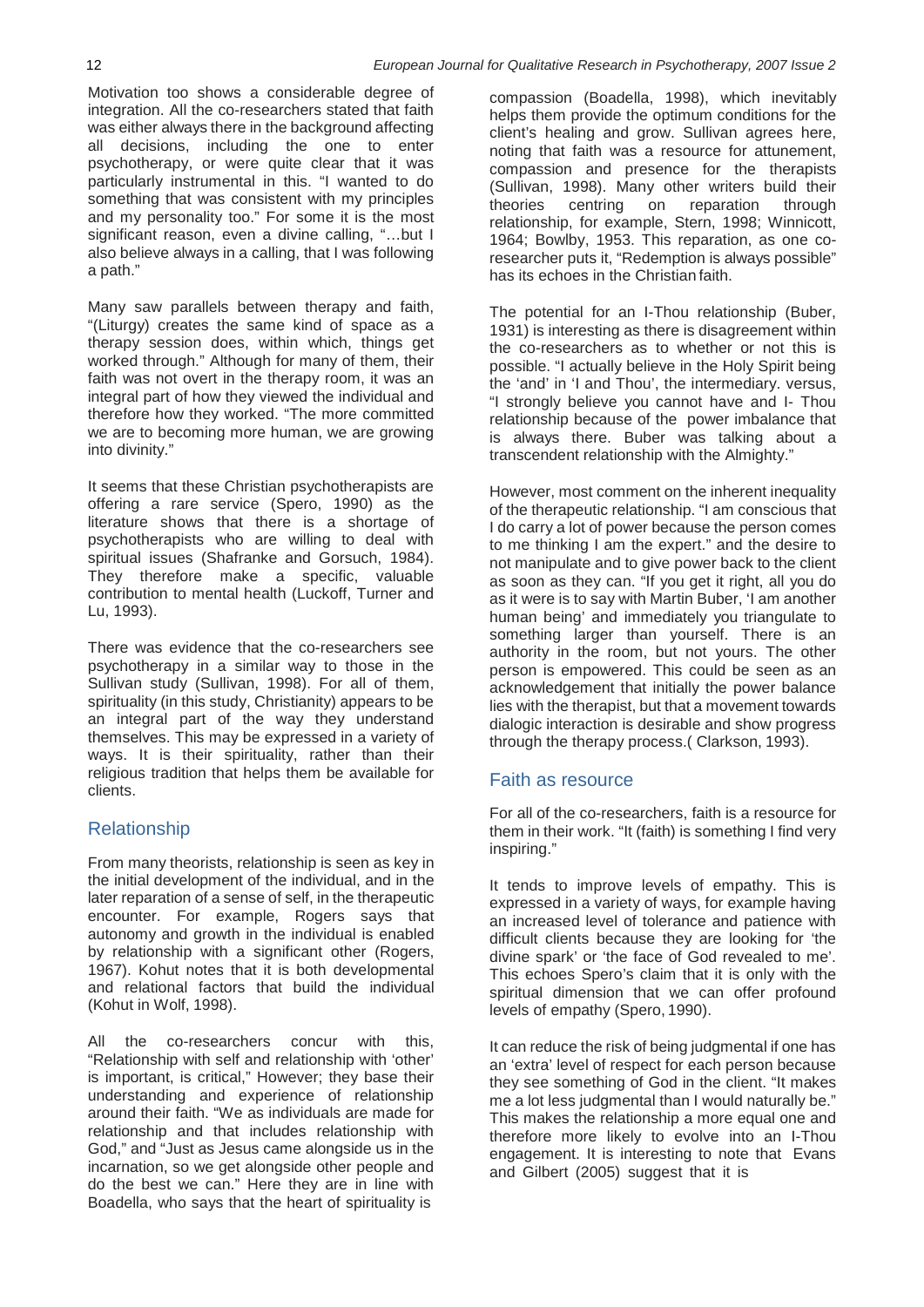through this I-Thou encounter that spiritual experiences can arise. If this is so, then it seems that Spirituality can both enhance the therapeutic encounter and be a result of it.

The Christian faith is based on the ideas of redemption and becoming more Christ-like. (NIV: Galatians, 2:20) This is paralleled by the Psychotherapy concepts of reparative relationship and personal growth. (Erskine and Trautmann, 1993). Therefore one perspective supports the other.

Faith is of particular importance to the coresearchers when difficulties arise. "…something that sustains me when I am getting a lot of negative transference or when I screw up sometimes as a therapist." It provides the means to continue to attune, be compassionate and be present even with the most difficult of clients (Sullivan, 1998). "I think with clients who are very grandiose I can feel quite squashed. I think my faith bolsters me at those times." Its very omnipresence means that the therapists in this study have continual extra level of support that would be lacking without faith.

The 'common ground' is mentioned by a number of co-researchers. A Christian therapist would understand the basic framework of those with the same faith. There will be a shared vocabulary. Schreus (2000) points out the importance of this. As they have knowledge of both psychotherapy and faith perspectives, then there seems more likelihood that the spiritual experience of the client can be accepted and worked with.

#### Negative aspects of f aith

The fact that the therapist has a Christian faith can have negative effects on the therapeutic process. If the therapist is known to be a Christian, or even more profoundly if he/she is a minister of the faith, then this can set up certain expectations in the client that are not helpful. "…the idea that confession and repentance, forgiveness are a kind of five minute job and there fore 'if I have confessed it repented I can go out and I am healed'." They may want confession or absolution, rather than the hard work of processing difficult issues, or they may want to use religion as a defense against pain or an abrogation of personal responsibility, as described by Freud (1940). Sometimes there are particular transferential reactions set up because of the persona of the therapist. "Because people know that I am a vicar and I have faith, it very easily facilitates 'Father' transferences. They can be positive and negative….not necessarily helpful." Although this could happen in any therapeutic relationship, they are more likely because of his known position.

For some therapists, dependent on their particular background, having a Christian faith can lead to a more judgmental attitude. "I think I was very judgemental and I didn't know how judgemental I was being." In particular, evangelical Christianity would view the individual in a negative light. For example, "All have sinned and fallen short of the Glory of God" (NIV: Romans 3: 23). This cuts right across Roger's principle of 'Unconditional Positive Regard' (Rogers, 1967). However, it must not be forgotten that 'agape' love (unconditional sacrificial love) is part of the evangelical message also. For example, "This is what love is. Jesus Christ laid down his life for us and we ought to lay down our lives for our brothers" (NIV: 1 John 3:16). The processing and integration of these different aspects are inevitably a matter for the therapist's personal growth journey. As self awareness grows, then judgmentalism becomes less of a problem.

It does seem here that negative experience in the church builds awareness of both judgmentalism and the misuse of power dynamics in the therapist. "One of the reasons for actually choosing psychotherapy was my bad experiences in this country of what I saw as the counsellor in the church. The power dynamics etc were very great." I think it is a huge influence on my practice."

Still for some there is a fear that clients, Christian or not, who know that the therapist is a Christian may make an assumption that they will be judged. This will of course have to be dealt with if it is not to hinder the building of a therapeutic alliance.

This leads to a particular tension between deep empathic attunement and authenticity in the relationship. The therapist can suspend his/her own principles and end up 'loosing him/herself, perhaps colluding with the client in a way that is not therapeutic.

*"I think sometimes when we give from the deepest part of us we can click into giving ourselves away in a way that's actually models something counter productive. Because what we are saying to the other person is at the end of the day you must give yourself away for the other person." and "My Christian, 'judgmental thing' lead me to say, 'I mustn't talk about that bit because she might think I was being judgmental.'".*

This is interesting, because it implies that two of Roger's great principles of person-centred counselling are working against each other here (Rogers, 1967). In order to be highly empathic, authenticity is lost. Whether this is particular to Christian therapists is a moot point. All therapists will have some value system and not all of their clients will have the same one. Therefore the issue of judging/not wanting to judge is an issue of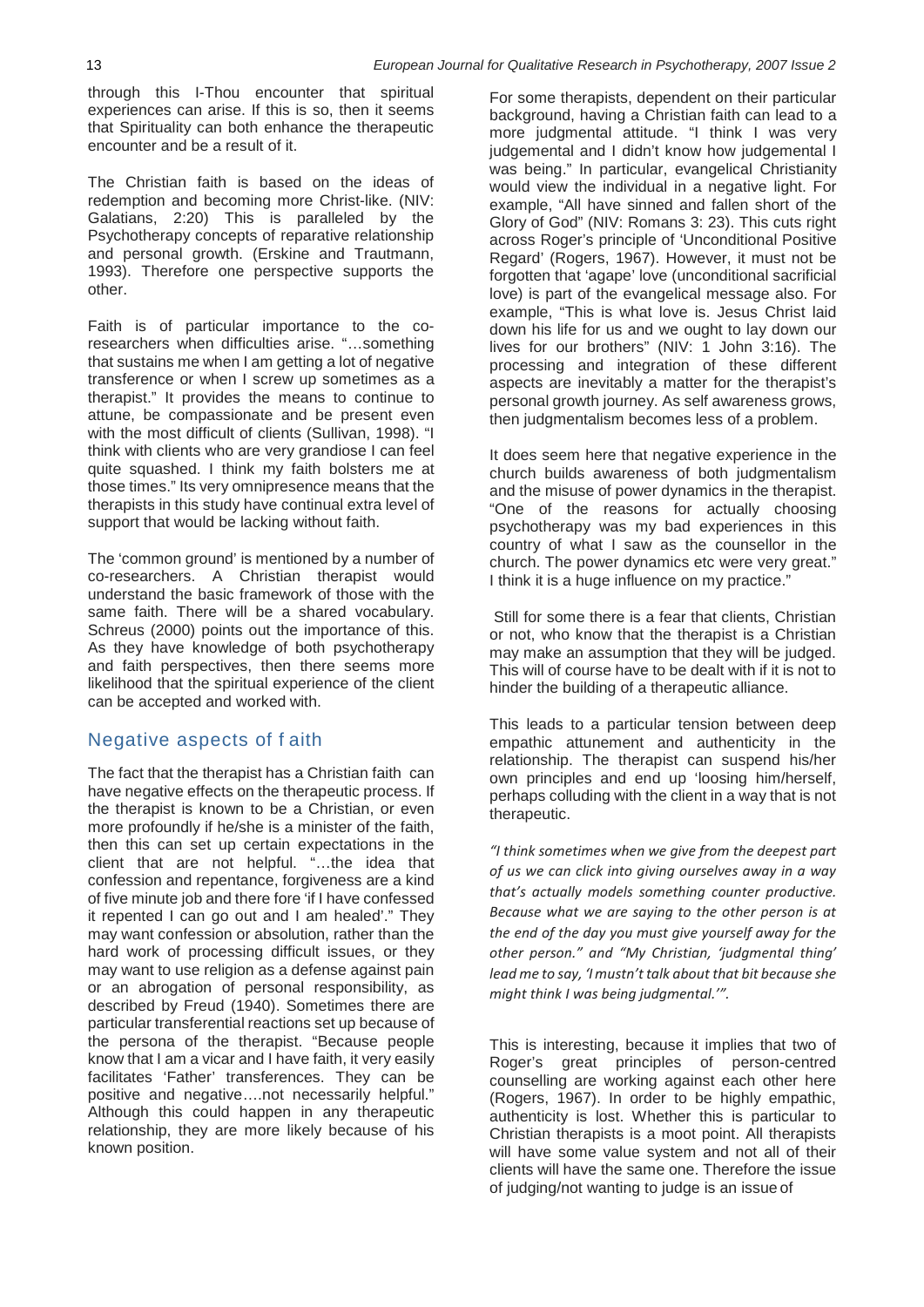awareness for all. Perhaps the difference with Christian therapists is twofold. Firstly the expectation of judgment may be stronger in the client if the therapist's faith is known. Secondly, the Christian may feel they have a particular admonition to be humble, "As Christians, we have an absolute command to be humble about ourselves." and would therefore tend to be particularly sensitive to being seen as judgmental. Perhaps Christian psychotherapists have a more difficult quest in being truly authentic with the client because of this.

Boadella throws some light on this where he talks about layers of religion (Boadella1998). Perhaps the Christian therapist is working in the different layers at different times. Sometimes he/she is triggered into working in the outer religious form, maybe by assumptions of the client, context of the therapy or his/her own proactive transferential response (Racker, 1968). At other times perhaps the essential level is to the fore, where spirituality, love and compassion work to unify and strengthen the therapeutic relationship. This would be in line with the many writers that differentiate between the positive aspects of spirituality and the more negative opinion of religiosity (e.g. Maslow, 1968, Luckoff. Turner and Lu, 1993).

#### **Critique**

#### **Co-researchers**

All the co-researchers integrated at least two main psychotherapeutic theories in their practice and were able to express how it was affected by their Christian faith. All were very clear about which theories they integrated in their psychotherapy model, although some did not articulate clearly how they saw the individual in terms of their faith. In the light of experience, it might have been better to interview people who specifically had some kind of theological training, so that their thoughts in this area were as developed as those in the psychotherapeutic arena. Although efforts were made to draw from as large a spectrum of the Christian faith as possible and a variety of sources were use to find co-researchers, the final sample was dictated by expediency. All of the coresearchers had connections with liturgical churches, either Catholic or Anglican. However, the level of involvement in this kind of Christianity does vary across the group and there was a spread from Evangelical to Liberal Theology. Quite quickly it became apparent that the liberal element proportionally better represented. It was not clear whether this was just applicable to this sample or a representation of the spread of psychotherapists within the Christian spectrum.

#### **The researcher**

Bracketing of the researchers own material was not always easy.

Certainly the issues of

- $\Box$  integrating the different aspects of the self
- $\Box$  relationship; faith as a resource
- D power issues

… were important to researcher and coresearchers alike. Although this was held in awareness and a number of checks and balances were put into place, (see methodology) it was an inevitable factor in the research.

It became evident as the research proceeded that the process of conducting the study was having an effect on the researcher, particularly in her view of the individual in a spiritual context. If we assume that the interviews were conducted in relationship as would be congruent with the material, then there must have also been some effect in the other direction. Therefore, although safeguards were in place to reduce this effect, the process of epoche (Moustakas, 1994) could not be considered absolute.

#### **Procedure**

The interview questions were designed to be as open as possible, allowing the co-researcher to give what information they deemed important. This meant that some co-researchers made little or no comment on some of the areas of interest.

In retrospect, one important area was missed from this study. It did not look at how much support the practitioners felt they received in supervision as they attempted to integrate their faith with their practice, (c.f. West, 1998). This may well have affected how confident they were in allowing the spiritual dimension to be present in the therapy room.

There are some particular subject areas where the researcher's material closely parallel that of some of the co-researchers. For example, the researcher has noted that a consistent theme for her in clinical supervision during the time of the study was a reluctance to challenge clients at appropriate places in their therapy because of an unconscious desire not to be seen as judgmental. As this is a subject touched on by a number of co- researchers, there may be some intermeshing of material. However, where the material occurred it was included in the texts sent to the co- researchers for checking. None wanted it omitted or amended, thereby owning it. This kind of occurrence was seen as an inevitability because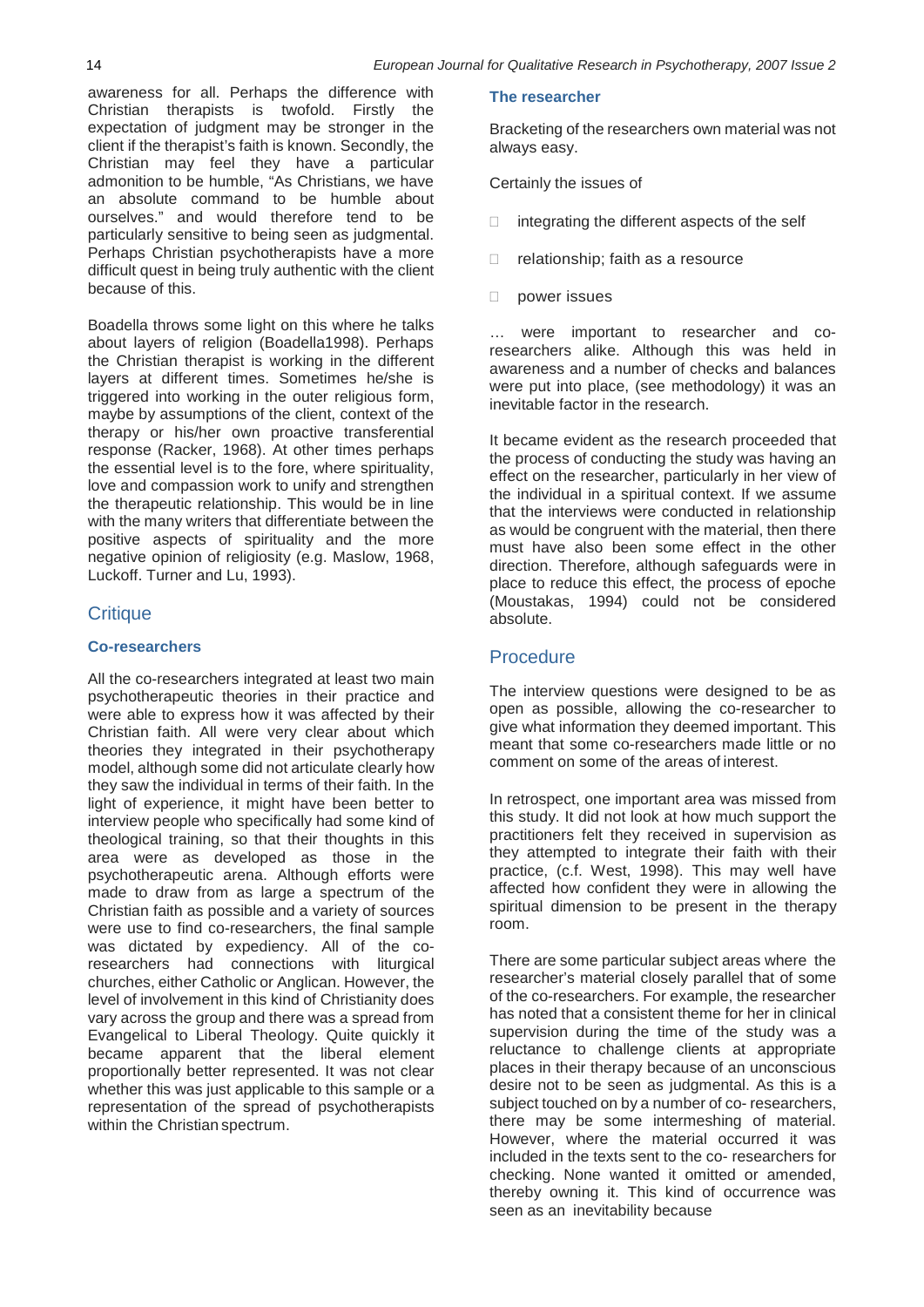much of the researcher's background is paralleled in that of the co-researchers, (Integrative Psychotherapy training, Christian faith etc), and so values and areas of interest are bound to be similar. While this shared background may cause bias and enmeshment of material, it also gave a common cultural and religious framework that helped establish good contact. This echoes the necessity for understanding the cultural framework of the client (Calestro, 1972: Schreus, 2000). The congruency seems apt as this is a very important issue for all the co-researchers.

# Conclusion

This study has brought some illumination to the understanding of the phenomenological experience of psychotherapists with a Christian faith. It shows that faith has high importance for them, for who they are and what they do. It has highlighted a problem, that of how to be authentic, but still be empathic with clients of different value systems, and perhaps this is of particular difficulty to Christian therapists.

This qualitative methodology has proved to be appropriate for the study, allowing the gathering and analysis of large amounts of complex data. Although this was very time consuming, and therefore the sample size remains quite small, it has allowed reasonable access into the actual experience of the co-researcher. In the light of the fact that the eight co-researchers reported similar phenomenological experience the findings can be seen to show a slightly more generalized picture.

There have been some notable difficulties.

- 1. The bracketing off of the researcher's material<br>inevitably has been only partially inevitably has accomplished. To offset this any such material has been declared and the analysis must be seen in that particular light.
- 2. This study asked co-researchers to report on past events and for some of them this must have been after a considerable time lapse.
- 3. Some of the co-researchers gave very little information on their view of the individual from a theological viewpoint. It would have been better to look for co-researchers who were trained in both theology and psychotherapy so that they were better able to articulate their views from both perspectives.
- 4. Some investigation of the availability and effect of suitable supervision would have been helpful
- 5. This is not a comparable study. Therefore the experiences described by the co-researchers

may not entirely be as a result of their faith. Therapists without a faith may have parallel experiences, but describe them with a different vocabulary.

# Future work

The possibilities for future work could include:-

- A wider spectrum of Christian experience, particularly people from churches other than Anglican or Roman Catholic.
- A further investigation of the empathy/authenticity tension
- An examination of the language in psychotherapeutic and theological explanations of healing mental and emotional distress. Are the routes to healing essentially the same but described differently, or are they actually different?

# References

Boadella, D. (1998) Essence and Ground: Towards the Understanding of Spirituality in Psychotherapy. International Journal of Psychotherapy, Vol. 3, No. 1. 1998.

Bond, T. (1993), Standards and Ethics for Counselling. Sage Publications Ltd. London EC2A 4PU.

Bowlby, J. (1953).Childcare and the Growth of Love. Harmondsworth, UK, Penguin Books

Buber, M. (1923) I and Thou. Translation: Ronald, G. R. (1958) 2nd edition. London. T&T Clark.

Calestro, K. M. 1972. Psychotherapy, Faith Healing and Suggestion. International Journal Psychiatry, 1972. June, Vol. 10, No. 2 Pages 83- 113

Clarkson, P. (1993). Transactional Analysis Psychotherapy. An Integrated Approach. London. Tavistock/ Routledge.

Clarkson, P. (2002) The Transpersonal Relationship in Counselling, Psychology and Psychotherapy. in Spirituality and Psychotherapy, King-Spooner & Newnes (Ed), Ross-on-Wye, UK. PCCS Books Ltd

Daniels, M. (2001) On Transcendence in<br>Transpersonal Psychology Transpersonal Transpersonal Psychology Review, 2001, Vol. 5(2) Pages 3 – 11

Erskine, R. and Trautmann, R.L. (1993) The Process of Integrative Therapy. The Boardwalk Papers. Madison, New York, Omni press